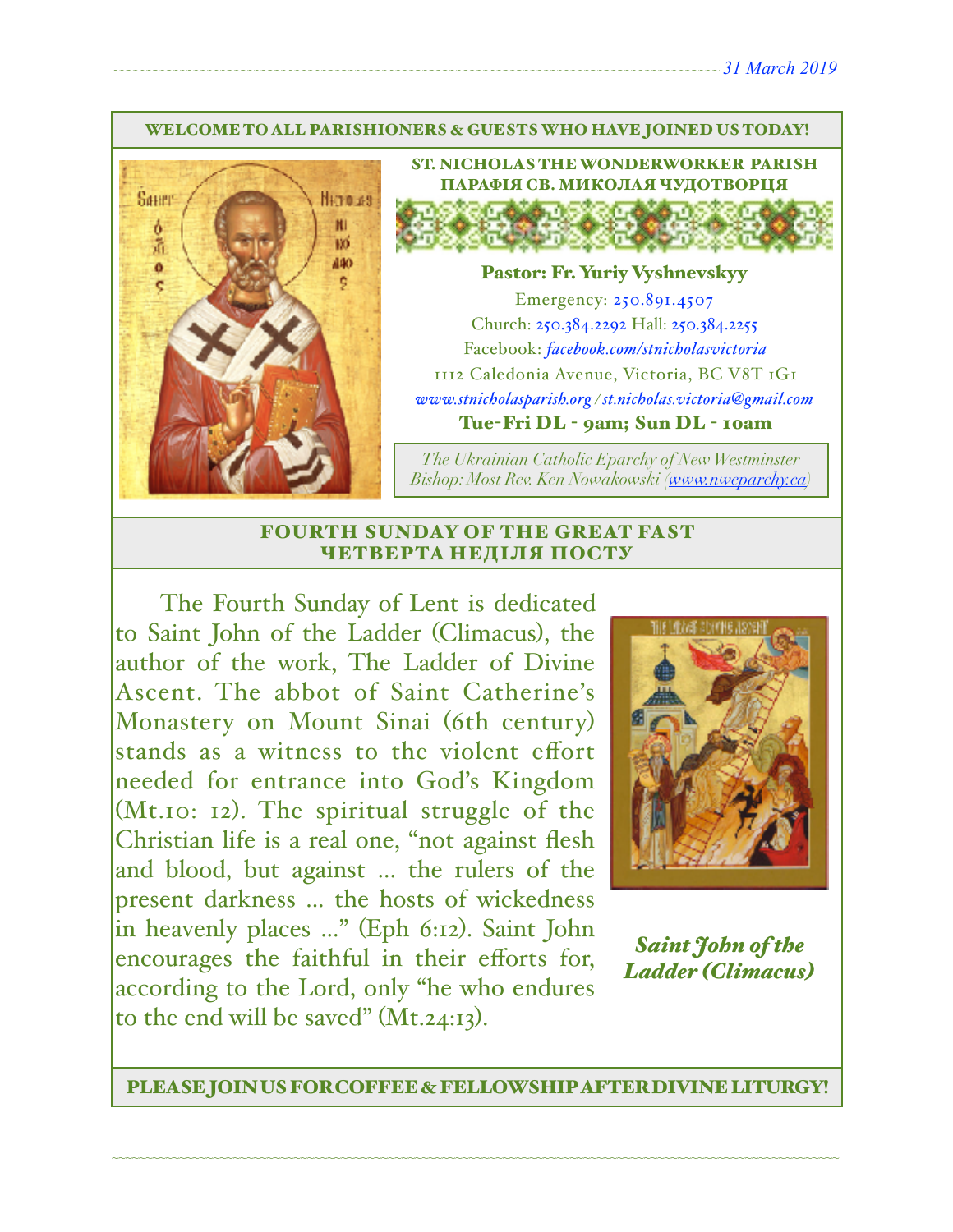| <b>SUNDAY HYMNS</b>                                                                                                                                                                                                                                                                                                                                                                                                                                                                                                                                                                                                                                                                                                                                                                                                                                                                                                                                                                                                                                                                                                                                                             |                |                                                                         |                                               |                |          |  |  |
|---------------------------------------------------------------------------------------------------------------------------------------------------------------------------------------------------------------------------------------------------------------------------------------------------------------------------------------------------------------------------------------------------------------------------------------------------------------------------------------------------------------------------------------------------------------------------------------------------------------------------------------------------------------------------------------------------------------------------------------------------------------------------------------------------------------------------------------------------------------------------------------------------------------------------------------------------------------------------------------------------------------------------------------------------------------------------------------------------------------------------------------------------------------------------------|----------------|-------------------------------------------------------------------------|-----------------------------------------------|----------------|----------|--|--|
| <b>OPENING HYMN</b>                                                                                                                                                                                                                                                                                                                                                                                                                                                                                                                                                                                                                                                                                                                                                                                                                                                                                                                                                                                                                                                                                                                                                             |                | With Joy We Keep the Holy Fast pg. 1008 (Anthology of Worship)          |                                               |                |          |  |  |
| <b>COMMUNION HYMN</b>                                                                                                                                                                                                                                                                                                                                                                                                                                                                                                                                                                                                                                                                                                                                                                                                                                                                                                                                                                                                                                                                                                                                                           |                | Витай Нам Хресте / We Sing Your Praises pg. 4-5                         |                                               |                |          |  |  |
| <b>CLOSING HYMN</b>                                                                                                                                                                                                                                                                                                                                                                                                                                                                                                                                                                                                                                                                                                                                                                                                                                                                                                                                                                                                                                                                                                                                                             |                | Кант до Святого Хреста / Kant to the Holy Cross                         |                                               |                |          |  |  |
| Please join us today in singing our Sunday hymns!                                                                                                                                                                                                                                                                                                                                                                                                                                                                                                                                                                                                                                                                                                                                                                                                                                                                                                                                                                                                                                                                                                                               |                |                                                                         |                                               |                |          |  |  |
| <b>SUNDAY &amp; DAILY SCHEDULE</b>                                                                                                                                                                                                                                                                                                                                                                                                                                                                                                                                                                                                                                                                                                                                                                                                                                                                                                                                                                                                                                                                                                                                              |                |                                                                         |                                               |                |          |  |  |
| <b>SUNDAY, March 31</b>                                                                                                                                                                                                                                                                                                                                                                                                                                                                                                                                                                                                                                                                                                                                                                                                                                                                                                                                                                                                                                                                                                                                                         |                | Divine Liturgy - for the Parishioners of St Nicholas Parish             |                                               |                | 10:00 AM |  |  |
| MONDAY, April 1                                                                                                                                                                                                                                                                                                                                                                                                                                                                                                                                                                                                                                                                                                                                                                                                                                                                                                                                                                                                                                                                                                                                                                 |                | <b>NO SERVICES</b>                                                      |                                               |                |          |  |  |
| <b>TUESDAY, April 2</b>                                                                                                                                                                                                                                                                                                                                                                                                                                                                                                                                                                                                                                                                                                                                                                                                                                                                                                                                                                                                                                                                                                                                                         |                | <b>Stations of the Cross</b>                                            |                                               |                | 9:00 AM  |  |  |
| <b>WEDNESDAY, April 3</b>                                                                                                                                                                                                                                                                                                                                                                                                                                                                                                                                                                                                                                                                                                                                                                                                                                                                                                                                                                                                                                                                                                                                                       |                | Divine Liturgy of the Pre-Sanctified Gifts                              |                                               |                | 9:00 AM  |  |  |
| THURSDAY, April 4                                                                                                                                                                                                                                                                                                                                                                                                                                                                                                                                                                                                                                                                                                                                                                                                                                                                                                                                                                                                                                                                                                                                                               |                | Divine Liturgy followed by Sorokousty                                   |                                               |                | 9:00 AM  |  |  |
| FRIDAY, April 5                                                                                                                                                                                                                                                                                                                                                                                                                                                                                                                                                                                                                                                                                                                                                                                                                                                                                                                                                                                                                                                                                                                                                                 |                | Divine Liturgy of the Pre-Sanctified Gifts                              |                                               |                | 6:00 PM  |  |  |
| SATURDAY, April 6                                                                                                                                                                                                                                                                                                                                                                                                                                                                                                                                                                                                                                                                                                                                                                                                                                                                                                                                                                                                                                                                                                                                                               |                | <b>NO SERVICES</b>                                                      |                                               |                |          |  |  |
| <b>SUNDAY, April 7</b>                                                                                                                                                                                                                                                                                                                                                                                                                                                                                                                                                                                                                                                                                                                                                                                                                                                                                                                                                                                                                                                                                                                                                          |                | Divine Liturgy - for the Parishioners of St Nicholas Parish<br>10:00 AM |                                               |                |          |  |  |
| Please Note: to request a Divine Liturgy for a special intention, please see Fr. Yuriy to arrange for it!                                                                                                                                                                                                                                                                                                                                                                                                                                                                                                                                                                                                                                                                                                                                                                                                                                                                                                                                                                                                                                                                       |                |                                                                         |                                               |                |          |  |  |
| <b>SUNDAY EPISTLE READERS</b>                                                                                                                                                                                                                                                                                                                                                                                                                                                                                                                                                                                                                                                                                                                                                                                                                                                                                                                                                                                                                                                                                                                                                   |                |                                                                         |                                               |                |          |  |  |
| <b>DATE</b>                                                                                                                                                                                                                                                                                                                                                                                                                                                                                                                                                                                                                                                                                                                                                                                                                                                                                                                                                                                                                                                                                                                                                                     | <b>READING</b> |                                                                         | <b>UKRAINIAN</b>                              | <b>ENGLISH</b> |          |  |  |
| SUNDAY, March 31                                                                                                                                                                                                                                                                                                                                                                                                                                                                                                                                                                                                                                                                                                                                                                                                                                                                                                                                                                                                                                                                                                                                                                | Heb.6: 13-20   |                                                                         | Kateryna Yaremyn<br>Khrystyna Yaremyn         |                |          |  |  |
| <b>SUNDAY, April 7</b>                                                                                                                                                                                                                                                                                                                                                                                                                                                                                                                                                                                                                                                                                                                                                                                                                                                                                                                                                                                                                                                                                                                                                          | Heb.9:11-14    |                                                                         | Liliia Palyvoda<br>Zoe MacGillivray           |                |          |  |  |
| <b>SUNDAY, April 14</b>                                                                                                                                                                                                                                                                                                                                                                                                                                                                                                                                                                                                                                                                                                                                                                                                                                                                                                                                                                                                                                                                                                                                                         | Phil. 4:4-9    |                                                                         | Glikeria Iwanuck<br>Peter Iwanuck             |                |          |  |  |
| <b>SUNDAY, April 21</b>                                                                                                                                                                                                                                                                                                                                                                                                                                                                                                                                                                                                                                                                                                                                                                                                                                                                                                                                                                                                                                                                                                                                                         | Act. 1: 1-8    |                                                                         | Motria Koropecky<br>Darryl Huculak            |                |          |  |  |
| Thank you, Epistle readers, for your service in proclaiming God's Word!                                                                                                                                                                                                                                                                                                                                                                                                                                                                                                                                                                                                                                                                                                                                                                                                                                                                                                                                                                                                                                                                                                         |                |                                                                         |                                               |                |          |  |  |
| <b>2019 PARISH COUNCIL EXECUTIVE</b>                                                                                                                                                                                                                                                                                                                                                                                                                                                                                                                                                                                                                                                                                                                                                                                                                                                                                                                                                                                                                                                                                                                                            |                |                                                                         | <b>PASTORAL MINISTRY &amp; HOLY MYSTERIES</b> |                |          |  |  |
| VICE-CHAIRPERSONRichard DeMerchant - 250.893.3484<br>BAPTISMSby appointment<br>SECRETARYLuba Kucharyshyn - 780.476.4260<br>MARRIAGESsix months notice should<br>be given to the parish priest, and he should be<br>FINANCIAL SECRETARYDavid Newberry - 250.598.8197<br>contacted before any other arrangements are made<br>FUNDRAISING/HALL RENTALRobert Herchak - 250.386.7872<br>FUNERALSby appointment<br>LITURGICAL COMMITTEEMotria Koropecky - 250.658.3051<br>MEMBER AT LARGEWayne Saunders - 780.710.2027<br>Bequests & Wills: Leaving a bequeath is a process of giving a donation through your will. It is<br>simply a distribution from your estate to a charitable organization through your last will and testament. It<br>can be as small or as large a donation as you wish. It is important that you talk to your lawyer about the<br>process. In your kindness please remember St Nicholas the Wonderworker Ukrainian Catholic Church in<br>your bequeath and will. If anyone wishes to make such a bequeath in their will, the following clause may<br>be included or added to a will: "I give, devise, and bequeath to St Nicholas the Wonderworker Ukrainian |                |                                                                         |                                               |                |          |  |  |
| Catholic Parish - 1112 Caledonia Avenue, Victoria BC, V8T 1G1, the sum of \$<br>$($ or<br>$%$ of my<br>estate), to be used for the benefit of the parish and it's pastoral activities."                                                                                                                                                                                                                                                                                                                                                                                                                                                                                                                                                                                                                                                                                                                                                                                                                                                                                                                                                                                         |                |                                                                         |                                               |                |          |  |  |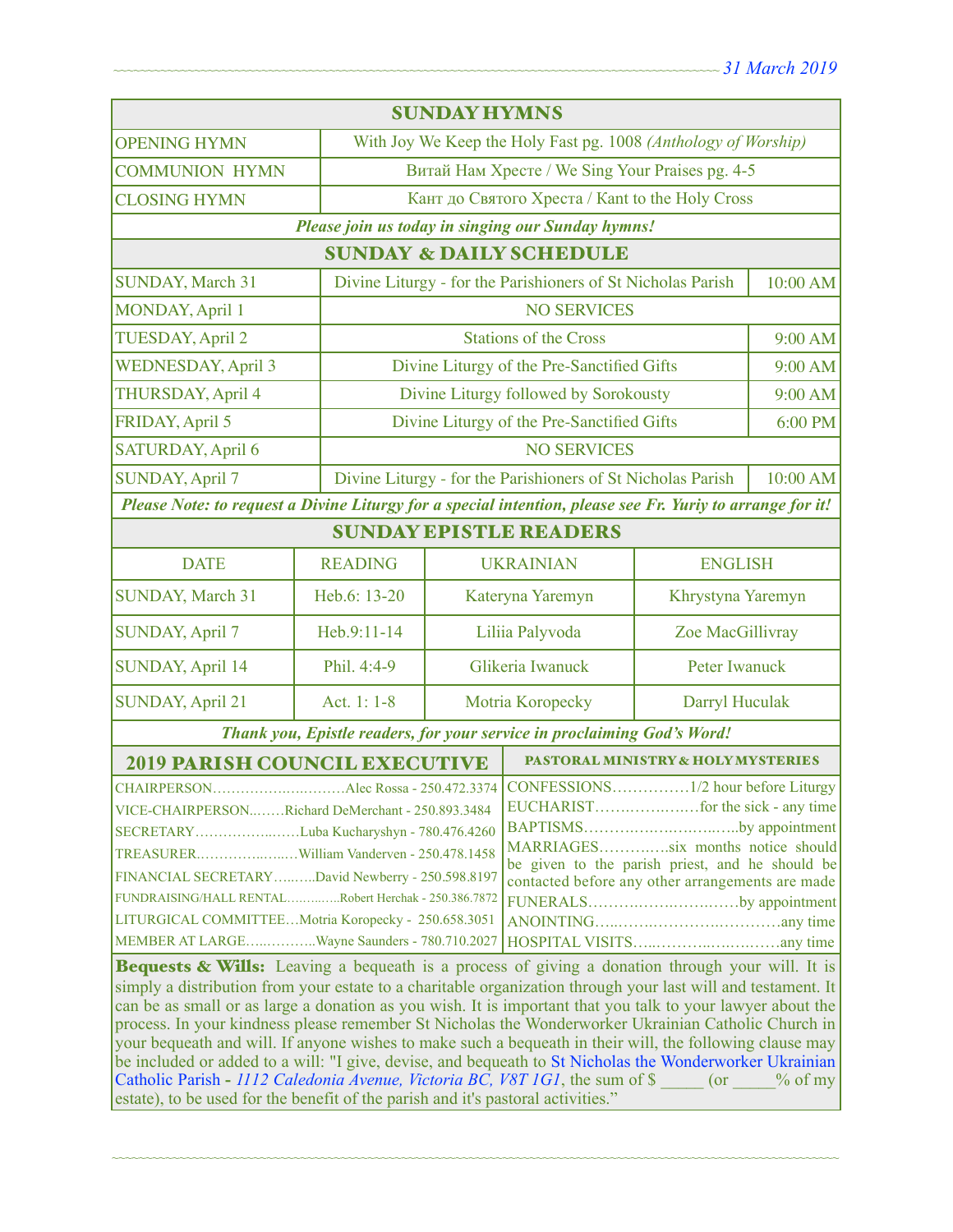### **Vibrant Parish Prayer**

**O** God, Creator of Heaven and Earth! Because of your indescribable love for us, you sent your Only-Begotten Son, Our Lord and Saviour, Jesus Christ - The Way, The Truth, and The Life and our Salvation. In His name, we turn to You. Strengthen our hearts and minds in Christian love and in unity of purpose as we strive to build a Vibrant Parish. Give us the grace to model our lives according to the Word of God. Instill in us the desire to pray and to celebrate the Holy Mysteries as one Christian Family in our Parish Community. Inspire us to follow Your great command to be a servant to the less fortunate among us! Grant this, O Lord, through the mercies and love for mankind of Your Only-Begotten Son with whom You are blessed, together with Your All-Holy, Good and Life-Giving Spirit, now and forever and ever. Amen!



## **St. Nicholas Parish**

**A Place To Encounter The Living Christ** Through the word, the Holy Mysteries & Prayer, Serving One's Neighbor, Leadership Fostering & Serving Unity and Missionary Spirit (His Beatitude Sviatoslav)



### **Молитва Живої Парафії**

**Г**осподи Ісусе Христе, Пастирю Добрий, як колись Ти пригорнув заблуканих овечок, щоб вони пізнали Твій голос і були Твоїм стадом, так і сьогодні глянь ласкаво з небесних висот на нашу парафію та зішли на неї Твого Святого Духа, щоб вона була місцем пізнання радості Доброї Новини. Скріплюй нас Твоєю присутністю та єднай нас кожночасно в молитві. Даруй нам духа служіння ближньому, щоб у нашій парафії кожний міг зустріти Тебе, милостивого Бога. Благослови наш духовний провід Твоєю мудрістю і дай, щоб ніхто з нас не шкодував ні часу, ні талантів, ні матеріальних дібр для розбудови Твого царства. Єднай нас у мирі та злагоді, щоб ми були Твоєю спільнотою любові. Всели в нас місійного духа, щоб ми стали тим світилом євангельського слова, молитви і добрих діл, що кличе кожного до участі в Божественному житті, щоб славилося, Спасе, Твоє Ім'я з безначальним Твоїм Отцем та пресвятим, благим і животворящим Твоїм Духом нині, і повсякчас, і на віки віків. Амінь.

# DIVINE LITURGY PROPERS

*The Divine Liturgy - An Anthology for Worship: Liturgy - pg. 270-318; propers - pg. 341, 630 The Divine Liturgy of our Father among the Saints St. Basil the Great is celebrated.* 

**Troparion, Tone 4:** When the disciples of the Lord learned from the angel\* the glorious news of the resurrection\* and cast off the ancestral condemnation,\* they proudly told the apostles:\* "Death has been plundered!\* Christ our God is risen,\* granting to the world great mercy."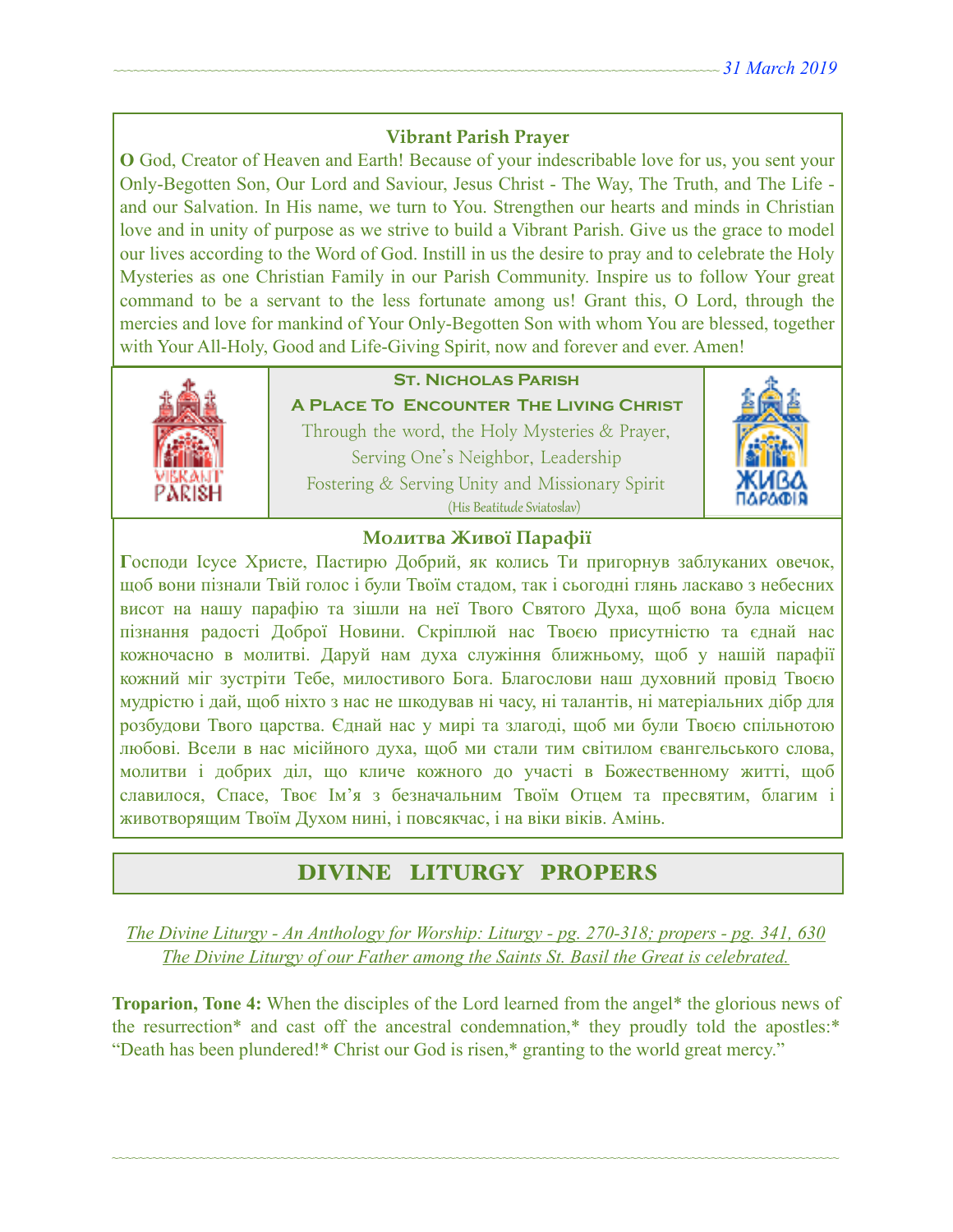**Troparion, Tone 1:** O John, our God-bearing father,\* you were shown to be a citizen of the desert,\* an angel in bodily form,\* and a worker of miracles.\* Through fasting, prayers and vigils you received heavenly gifts\* to heal the sick and the souls of those who, in faith, run to you.\* Glory to Him who gives you strength.\* Glory to Him who crowned you.\* Glory to Him who works healing for all through you.

**Glory: Now: Kontakion, Tone 4:** On the heights of true abstinence,\* the Lord established you as a reliable star,\* giving light for guidance to the ends of the earth,\* O father John, our teacher.

**Prokeimenon, Tone 4:** How great are Your works, O Lord\* You have made all things in wisdom. *Verse:* Bless the Lord, O my soul: O Lord my God, You are exceedingly great.

**Prokeimenon, Tone 8:** The venerable ones will exult in glory<sup>\*</sup> and they shall be joyful in their beds.

**Epistle - Heb. 6:13-20 - A reading from the letter of St. Paul to the Hebrews:** Brothers and sisters, when God made a promise to Abraham, because he had no one greater by whom to swear, he swore by himself, saying, 'I will surely bless you and multiply you.' And thus Abraham, having patiently endured, obtained the promise. Human beings, of course, swear by someone greater than themselves, and an oath given as confirmation puts an end to all dispute. In the same way, when God desired to show even more clearly to the heirs of the promise the unchangeable character of his purpose, he guaranteed it by an oath, so that through two unchangeable things, in which it is impossible that God would prove false, we who have taken refuge might be strongly encouraged to seize the hope set before us. We have this hope, a sure and steadfast anchor of the soul, a hope that enters the inner shrine behind the curtain, where Jesus, a forerunner on our behalf, has entered, having become a high priest for ever according to the order of Melchizedek.

**Alleluia, Tone 4:** *Verse:* Poise yourself and advance in triumph and reign in the cause of truth, and meekness, and justice. *Verse:* You have loved justice and hated iniquity. *Verse:* They who are planted in the hose of the Lord shall flourish in the courts of our God.

**Gospel - Mark 9:17-31 -** At that time a man came to Jesus and said: "Teacher, I have brought to you my son possessed by a mute spirit. Wherever it seizes him, it throws him down; he foams at the mouth, grinds his teeth, and becomes rigid. I asked your disciples to drive it out, but they were unable to do so." He said to them in reply, "O faithless generation, how long will I be with you? How long will I endure you? Bring him to me." They brought the boy to him. And when he saw him, the spirit immediately threw the boy into convulsions. As he fell to the ground, he began to roll around and foam at the mouth. Then he questioned his father, "How long has this been happening to him?" He replied, "Since childhood. It has often thrown him into fire and into water to kill him. But if you can do anything, have compassion on us and help us." Jesus said to him, " 'If you can!' Everything is possible to one who has faith." Then the boy's father cried out, "I do believe, help my unbelief!" Jesus, on seeing a crowd rapidly gathering, rebuked the unclean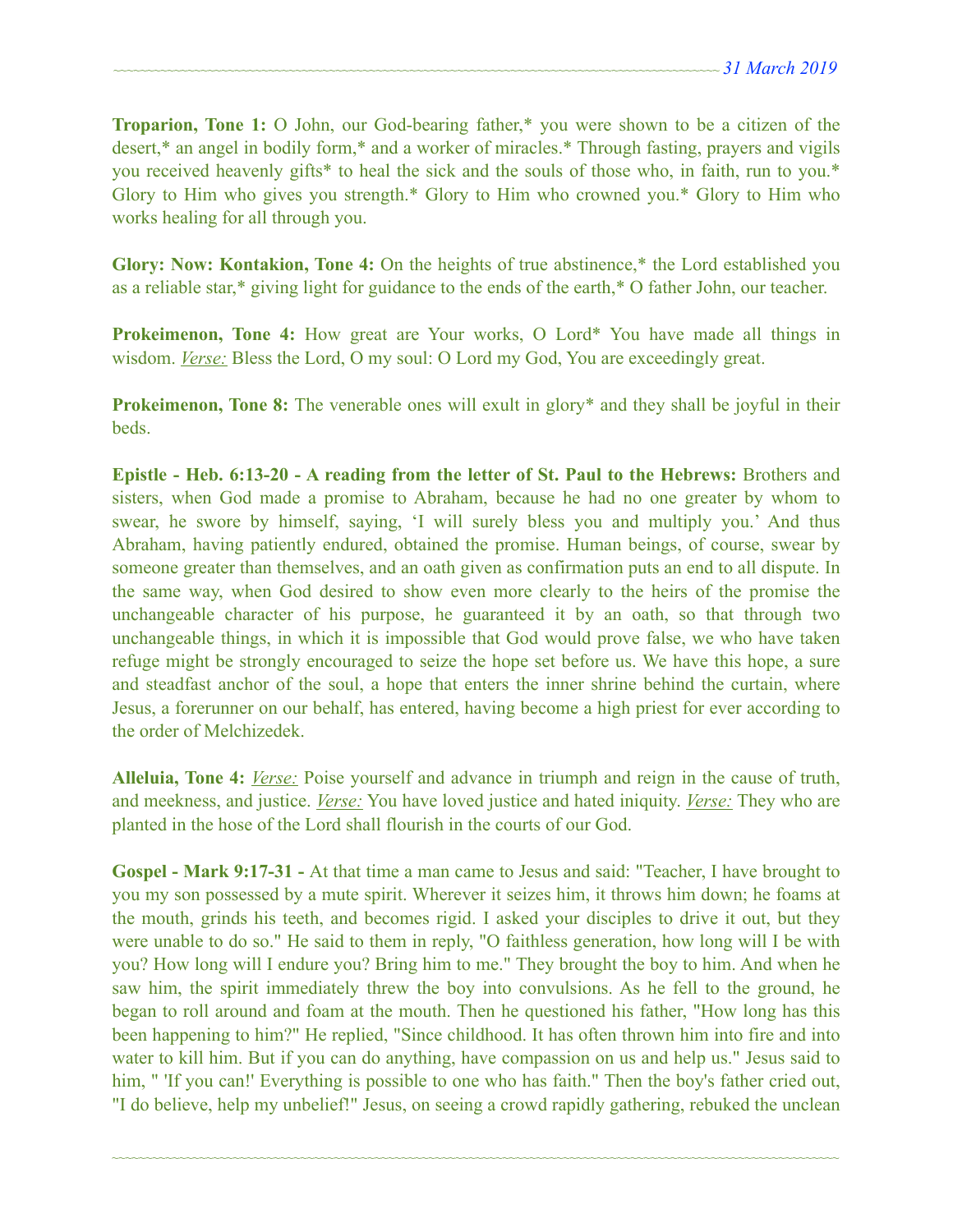spirit and said to it, "Mute and deaf spirit, I command you: come out of him and never enter him again!" Shouting and throwing the boy into convulsions, it came out. He became like a corpse, which caused many to say, "He is dead!" But Jesus took him by the hand, raised him, and he stood up. When he entered the house, his disciples asked him in private, "Why could we not drive it out?" He said to them, "This kind can only come out through prayer." They left from there and began a journey through Galilee, but he did not wish anyone to know about it. He was teaching his disciples and telling them, "The Son of Man is to be handed over to men and they will kill him, and three days after his death he will rise."

*Instead of* **"It is truly right..."** *we sing:* In you, O Full of Grace, all creation rejoices: the angelic ranks and all the human race. Sanctified temple and spiritual paradise, virgins' pride and boast, from whom God is made flesh and became a little Child; and He who is our God before all ages, He made your womb a throne, and He made it wider that all the heavens. In you, O Full of Grace, all creation rejoices. Glory be to you.

**Communion Hymn:** Praise the Lord from the heavens;\* praise Him in the highest.\* The just man shall be in everlasting remembrance;\* of evil hearsay he shall have no fear.\* Alleluia, alleluia,\* alleluia.

**Prayer After Holy Communion:** Having been made worthy to partake in a mystical way of Your immaculate Body and precious Blood, O Christ our God, I acclaim and bless, worship and glorify You, and proclaim the greatness of Your saving acts, now and for ever and ever. Amen. *(more Prayers After Holy Communion on pg. 324-326 in the Anthology book).* 

# $\left| \diamond \right| \diamond \left| \diamond \right|$

**Тропар, глас 4:** Світлу про воскресіння розповідь від ангела почувши\* і від прадідного засуду звільнившись,\* Господні учениці, радіючи, казали апостолам:\* Здолано смерть, воскрес Христос Бог,\* що дає світові велику милість.

**Тропар, глас 1:** Пустинним жителем, і в тілі ангелом,\* і чудотворцем показав ти себе,\* богоносний отче наш Іване;\* постом, чуванням, молитвою небесні дарування прийнявши,\* зціляєш недужих і душі, що з вірою прибігають до тебе.\* Слава тому, що дав тобі кріпость,\* слава тому, що вінчав тебе,\* слава тому, що дає тобою всім зцілення.

**Слава: І нині: Кондак, глас 4:** На висоті правдивої повздержности\* Господь тебе поставив як звізду необманну,\* що просвічує світокраї,\* наставнику Іване, отче наш.

**Прокімен, глас 4:** Які величні діла Твої, Господи! Все премудрістю сотворив Ти. *Стих:* Благослови, душе моя, Господа! Господи, Боже мій, Ти вельми великий.

~~~~~~~~~~~~~~~~~~~~~~~~~~~~~~~~~~~~~~~~~~~~~~~~~~~~~~~~~~~~~~~~~~~~~~~~~~~~~~~~~~~~~~~~~~~~~~~~~~~~~~~~~~~~

**Прокімен, глас 7:** Восхваляться преподобні у славі, і возрадуються на ложах своїх.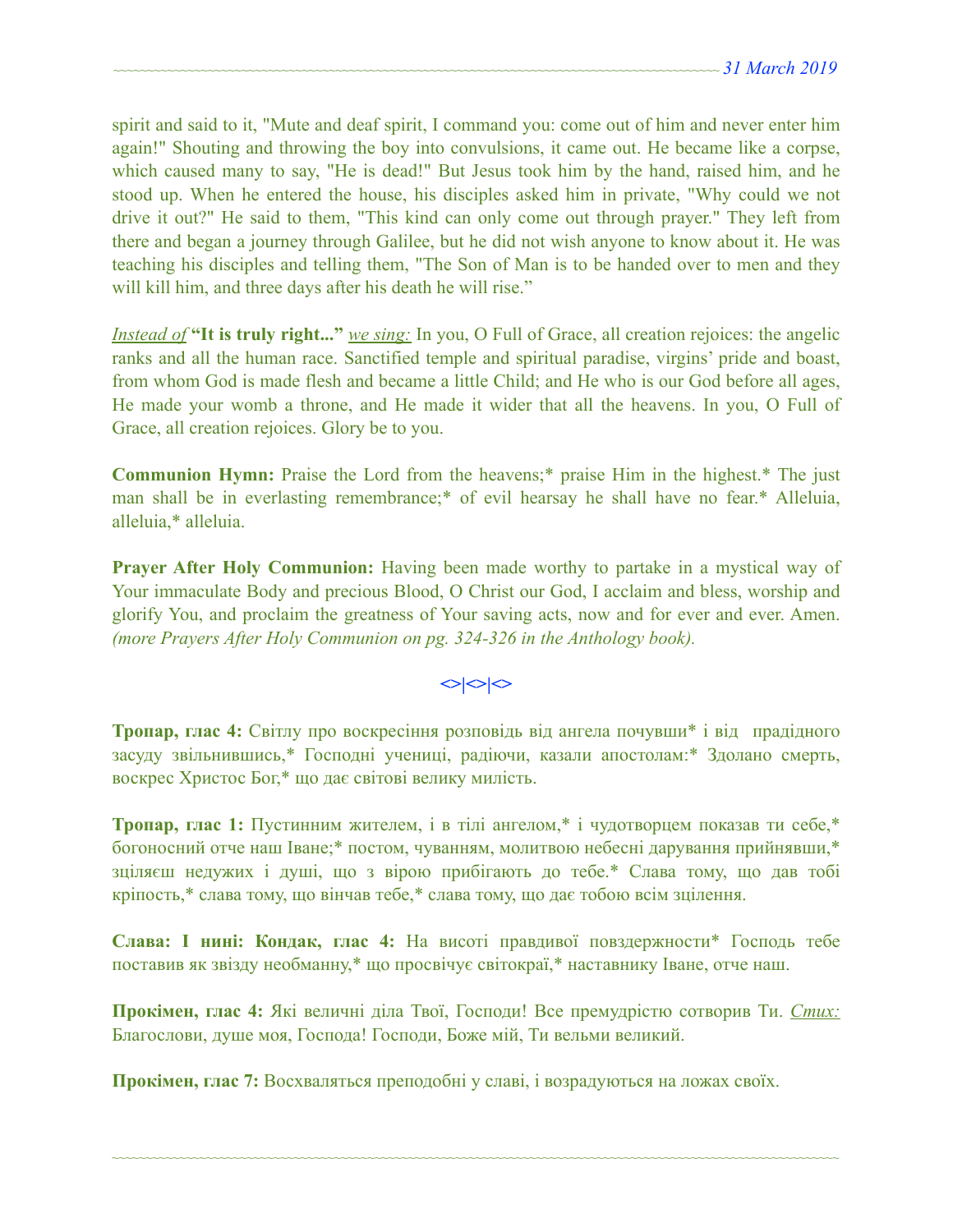**Апостол - Євр. 6:13-20 -** До Євреїв послання Святого Апостола Павла читання: Браття і сестри, коли Бог учиняв Авраамові обітницю, не маючи поклястися ніким вищим, то поклявся самим собою, кажучи: "Справді поблагословлю тебе щедро й розмножу тебе вельми." І він, завдяки довгій терпеливості, осягнув обітницю: люди клянуться більшим від себе, і всякі їхні суперечки кінчаються клятвою на ствердження. Тому й Бог, бажаючи дати спадкоємцям обітниці якнайсильніший доказ, що його рішення непорушне, вжив клятви, щоб двома незмінними речами, в яких неможливо, щоб Бог казав неправду, ми мали сильну заохоту – ми, що прибігли прийняти надію, призначену нам. В ньому маємо, неначе якір душі, безпечний та міцний, що входить аж до середини за завісу, куди ввійшов за нас, як предтеча, Ісус, ставши архиєреєм повіки, на зразок Мелхиседека.

**Алилуя, глас 4:** *Стих:* Натягни лук і наступай, і пануй істини ради, лагідности і справедливости. *Стих:* Ти полюбив правду і зненавидів беззаконня.

**Євангеліє - Марк 9:17-31 -** У той час один чоловік прийшов до Ісуса і, кланяючись, йому сказав: "Учителю, привів я до тебе сина мого, що має німого духа, і де тільки його вхопить, кидає його об землю так, що піниться, скрегоче зубами, дерев'яніє. Просив я учнів твоїх, щоб його вигнали, та не змогли." Він же у відповідь каже їм: "О роде невірний! Доки я буду з вами? Доки вас терпітиму? Приведіть но його до мене." І привели його до нього. Скоро дух угледів його, притьмом того затряс, і повалившись той на землю, запінившися, почав качатися. Спитав же його батька: "Скільки часу, як це йому сталося?" – "З дитинства", – відповів той. "І часто він кидає його у вогонь і в воду, щоб його погубити. Та якщо можеш, поможи нам, змилосердившись над ним." Ісус же каже йому: "Щодо того – якщо можеш – то все можливо тому, хто вірує." І вмить батько хлопчини викрикнув крізь сльози: "Вірю, поможи моєму невірству!" Ісус же, бачивши, що збігається народ, погрозив нечистому духові, кажучи: "Німий та глухий душе! Наказую тобі: Вийди з нього й не входь більше в нього." І, закричавши та сильно його стрясши, вийшов з нього. І наче змертвів той, тож многі казали: "Вмер він." Але Ісус, узявши його за руку, підвів його, і той устав. Коли ж увійшов у дім, то учні його питали його насамоті: "Чому ми не могли його вигнати?" Він відповів їм: "Цей рід нічим не можна вигнати, тільки молитвою та постом." Вийшовши звідти, проходили крізь Галилею, і він не хотів, щоб будь-хто знав. Навчав бо своїх учнів і казав їм: "Син Чоловічий буде виданий у руки людям, і вб'ють його, і, вбитий, по трьох днях, воскресне."

*Замість* **"Достойно"** *співаємо:* Тобою радується, Благодатная, всяка твар, ангельський собор і чоловічеський рід, о священний храме і раю словесний, дівственна похвало, що із неї Бог воплотився і младенцем став, перед віками сущий Бог наш. Лоно бо твоє престолом сотворив і утробу твою просторішою небес учинив. Тобою радується, Благодатная, всяка твар, слава тобі.

**Причасний:** Хваліте Господа з небес,\* хваліте Його на висотах. В пам'ять вічну буде праведник,\* злих слухів не убоїться. Алилуя, Алилуя, Алилуя.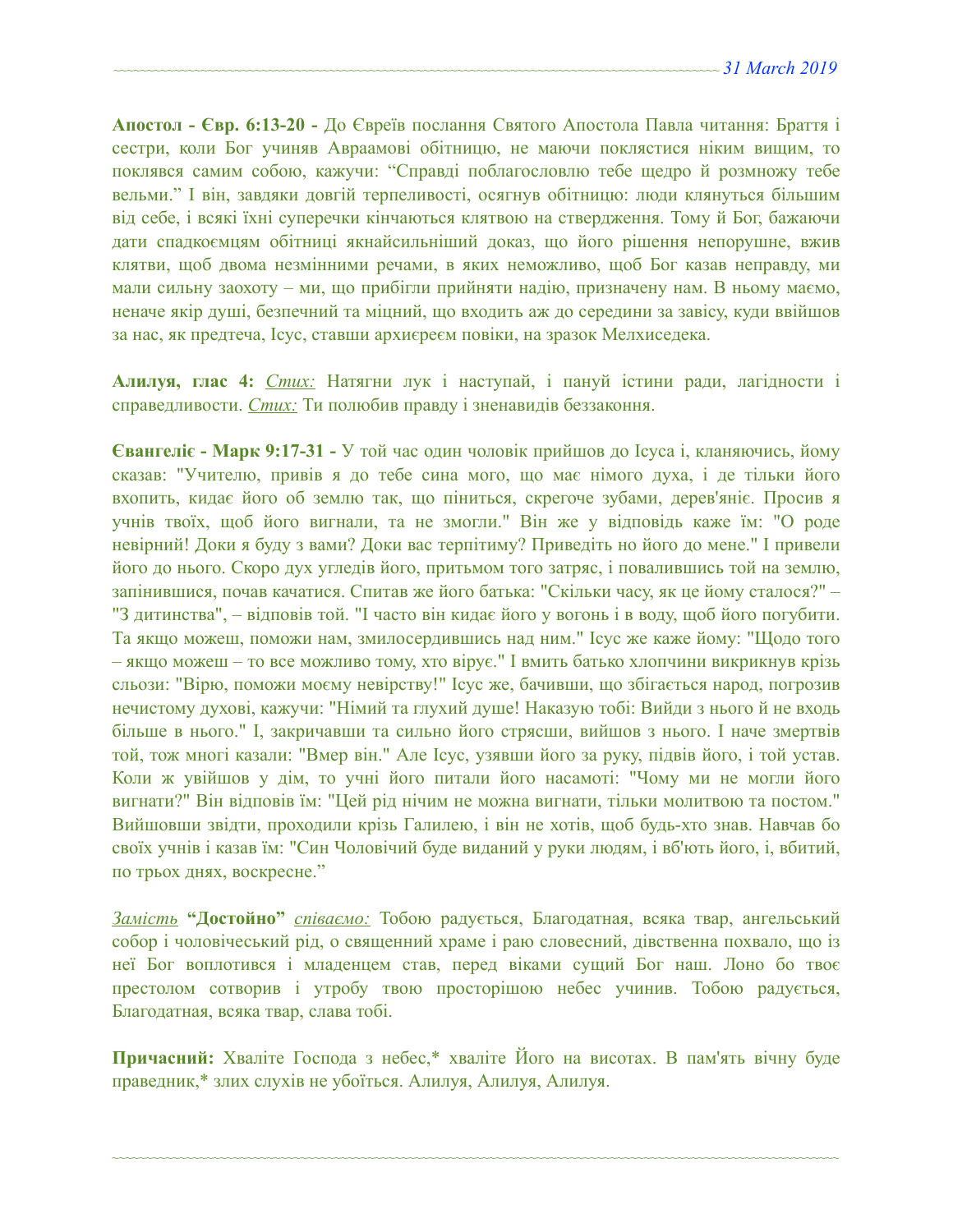**Молитва По Святім Причастю:** Таїнственно удостоївшись бути причасником Твого пречистого тіла і чесної крови, Христе Боже, оспівую і благословлю, поклоняюся, і славлю, і величаю спасіння Твої, Господи, нині і повсякчас, і на віки вічні. Амінь. *(більше Молитов По Святім Причастю на ст. 80-87 в маленькій книжечці "Божественна Літургія")*.



# ANNOUNCEMENTS

✦**NATIONAL HOLODOMOR (GENOCIDE) AWARENESS TOUR** will begin its cross-country tour in Victoria: Sunday, March 31 at St. Nicholas church @ 10:00 - 1:30 PM; Monday, April 1 in front of the BC Legislature and is open to the public  $@ 8:30 - 5:00 \text{ PM};$ Tuesday, April 2 at the Ukrainian Cultural Centre @ 3:30 - 7:00 PM. This awareness tour is a project of the Canada-Ukraine Foundation to raise awareness about the Holodomor, the genocidal famine carried out by the Soviet

Union, under Joseph Stalin in 1932-33 that resulted in the deaths of millions of Ukrainians. The tour will continue with classroom presentations on Tuesday at Victoria High School and St. Andrew's Catholic High School. On Wednesday the tour is again open to the public at the University of Victoria, across from the library. The tour coincides with the nationally proclaimed Genocide Awareness month. For information go to [www.holodomortour.ca](http://www.holodomortour.ca).

✦**APPEAL TO UKRAINIAN CATHOLIC YOUTH** (age 16-29). Let your Church hear your voice on these issues: how do you see your membership and participation in the life of our Church, what good do you see in it, why are you a Ukrainian Catholic and why do you want to be a Ukrainian Catholic, what do you expect from your Church? You can address these issues by going to the following link: <https://goo.gl/forms/2EF3oyW2ZiVxBB362>The survey must be completed by March 31 (from April 1 it will no longer be active)

✦**PARISH LENTEN RETREAT WITH FR. JOE OSTOPOWICH - APRIL 13-14 -** join us for two days of spiritual renewal and prayer. **Saturday, Apr. 13 -** 6:00pm - Fr. Joe will be hearing confessions; 6:30pm - Vespers; 7:00pm - retreat talk followed by a fellowship. **Sunday, Apr. 14** - 10 am - Divine Liturgy (opportunity for confession). Both the tax collector and the Pharisee made their fair share of mistakes but with one difference; the tax collector came clean and admitted them. The Pharisee, on the other hand, hid his. Very few people like to admit their mistakes. They try to cover them up or blame someone else. It takes strength and character to say, "I blew it and I am sorry. How can I make this better? God doesn't want you to be like the Pharisee, who feels he has no need for repentance. And God doesn't write you off. Rather, God encourages you to practice admitting and taking responsibility.

✦**SOROKOUSTY:** Lenten Memorial Services for the deceased will be celebrated every Thursday of Lent at the 9:00 AM Divine Liturgy. The books for the deceased are available at the church entrance. Please remember to pray for the deceased members of your family & friends.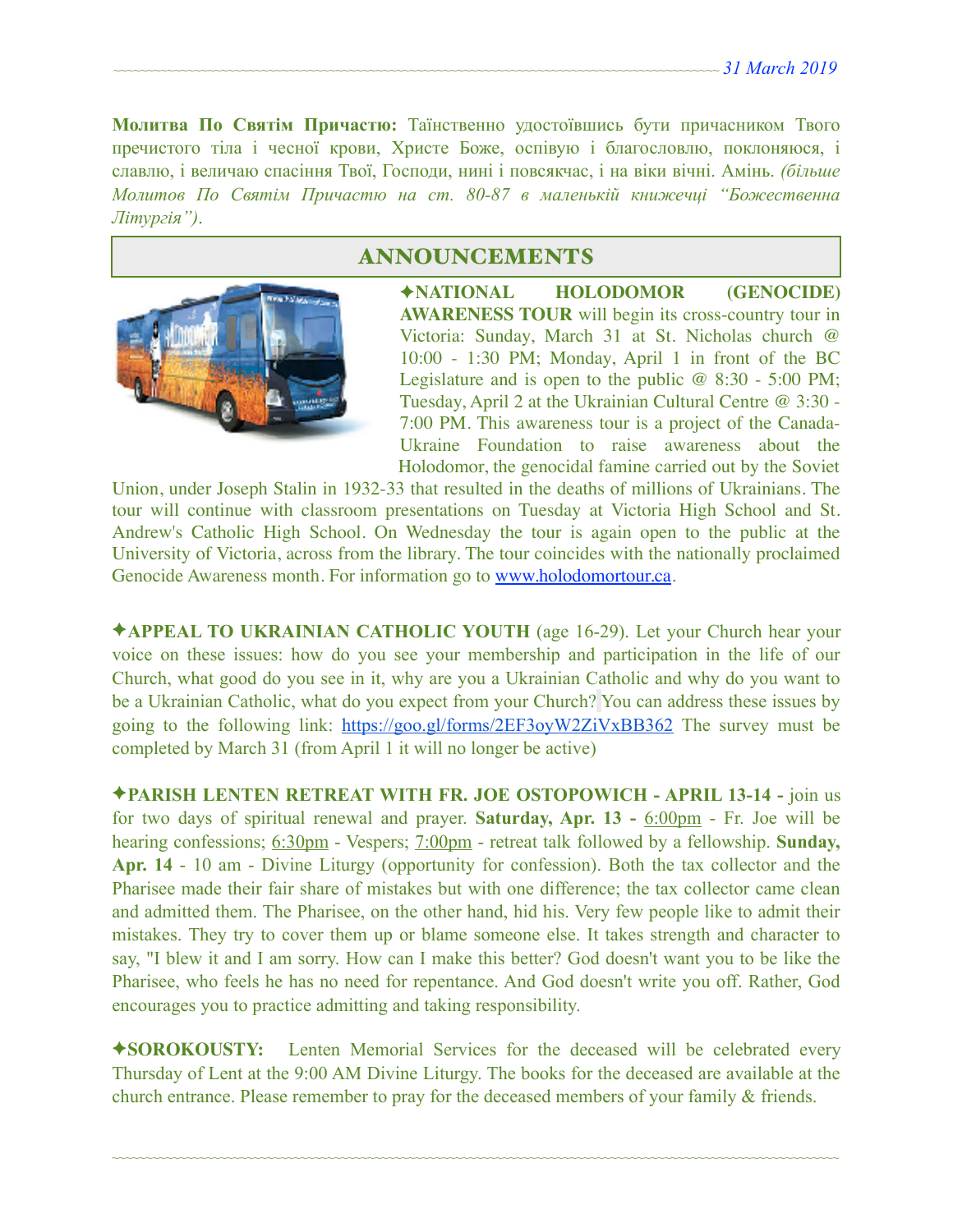✦**PRAYER REQUEST:** Please keep in your prayers GORD HRYHORYSHEN and other members of our parish, our family and friends who are ailing, in hospitals, nursing homes and those who are not able to join actively in their community.

✦**ST. NICHOLAS BOOK STORE:** The Divine Liturgy An Anthology of Worship - **\$25**; "Christ Our Pascha" Catechism of the Ukrainian Catholic Church/"Христос Наша Пасха" Катехизм Української Католицької Церкви - **\$25**; "Sing to Our God" hymn book - **\$15**; Молитовник "Прийдіте Поклонімся" - **\$10;** "The Rosary - The Prayer Rule of the Mother of God in the Ukrainian Catholic Church" - **\$10.** 

✦**PARISH CALENDAR OF BIRTHDAYS & ANNIVERSARIES:** If you would like to be included in our Parish Calendar of Birthday and Anniversary celebrations, please put date in our calendar located at the church vestibule. Each week, we will list the names in our parish bulletin so we can celebrate these happy occasions together!

✦**JOIN OUR CHOIR:** Do you enjoy singing? Please consider joining our St Nicholas Parish Choir and remember that we ALWAYS looking for new members! Contact Motria Koropecky for details at 250.658.3051.

✦**CATECHISM ANNOUNCEMENT:** "*And they were bringing to Him also the infants, in order that He may be touching them; but after the disciples saw it, they rebuked them. But Jesus called them to Himself and said, Let alone the little children to come to Me, and cease hindering them; for of such is the kingdom of God*." We are happy to welcome all children to our St. Nicholas The Wonderworker catechism program. Weekly classes are scheduled Sunday morning during Divine Liturgy. We want your children to learn more about their Catholic faith, sacred scripture, feast days, and religious practices and customs of the Ukrainian Catholic church. If you have any questions, please do not hesitate to contact Marian Chalifoux at 250.507.1005.

✦**THRIFTY'S PRE-PAID FOOD CARDS -** We all have to buy groceries. Why not have 6% of it returned back to the church at no extra charge! Cards are available in \$100, \$200, and \$500 denominations. Talk to Alec after today's liturgy to pre- order your cards. We need to sell A LOT of them! We encourage you to consider purchasing them for yourselves as gifts too.

✦**BE A STEWARD:** Have you ever wondered what more can you do to help our parish? Here are some suggestions: **Steward** of property security; **Steward** of grounds cleaning; **Steward** of cleaning church; **Steward** of church linen; **Steward** of outreach; **Steward** of caring; **Steward** of prayer; **Steward** of service. Quite often, our homebound or senior members, once active in their younger years, want to find purpose in their senior years. It's not only about doing but about "BEING" present to others. Contact Fr. Yuriy **OR** Darlene DeMerchant for more information. You will be amazed how "BEING" can make a difference.

✦**PARISH LIBRARY:** please visit our parish library and browse through the books on spirituality, church history, iconography, history of the Ukrainians in Canada, children's books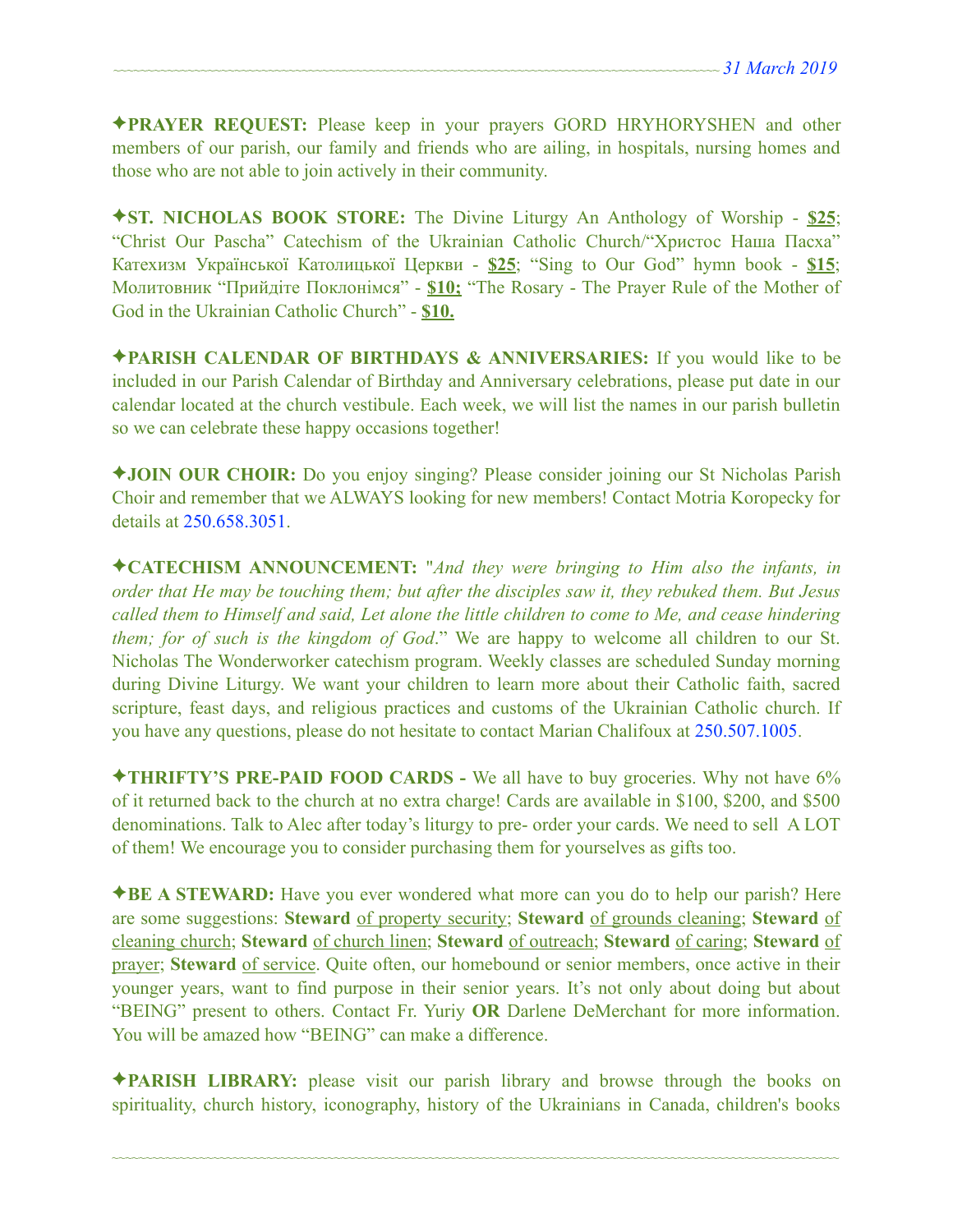and more… The library is located in the church vestibule. Please use a library book sign out form when borrowing a book.

✦**SUNDAY COFFEE VOLUNTEERS** act as hosts and serve light refreshments following the Sunday morning Divine Liturgy, providing an opportunity for the faithful to socialize with friends and visitors following their shared worship experience. We thank all of our parishioners who kind volunteer to serve refreshments. Whether you are new to the Parish, or are a long-time members, please join us for coffee. Please speak with Robert if you would like to volunteer.

✦**WE SHARE THE AIR:** Please keep it healthy and fragrant free. Someone in this area is scent-sitive. The chemicals used in scented products can make some people sick, especially those with fragrance sensitivities, asthma, allergies and other respiratory ailments. PLEASE DO NOT \*wear perfume, cologne, lotion, aftershave and other fragrances; \*USE unscented personal care products. Be Sensitive to Others. Thank you for your understanding. *St. Nicholas parish.* 

✦**MARCH 24, SUNDAY DONATIONS** - Coffee: \$7.30; Vigil lights: \$17.50; Loose collection: \$55.00; Envelope collection: \$592.00; Pre-authorized donations Mar 18 to Mar 24: \$120.00; **TOTAL: \$791.80** 

| ST. NICHOLAS BASTER FOOD FAIR<br>Saturday, April 6, 2019 / 11:00 am - 2:00 pm                                                                                                                                                                                 |                                                         |                    |                                                          |  |  |  |
|---------------------------------------------------------------------------------------------------------------------------------------------------------------------------------------------------------------------------------------------------------------|---------------------------------------------------------|--------------------|----------------------------------------------------------|--|--|--|
| <b>DATE</b>                                                                                                                                                                                                                                                   | TASK                                                    | TIME               | <b>VOLUNTEERS</b>                                        |  |  |  |
| Tue. Apr. 2                                                                                                                                                                                                                                                   | Make & bake babkas                                      | $8:30 - 1:30$ pm   | Need 5-6 volunteers                                      |  |  |  |
| Wed. Apr. 3                                                                                                                                                                                                                                                   | Rib cabbage                                             | $10:00 - 11:00$ am | Need 3 volunteers                                        |  |  |  |
| Thu. Apr. 4                                                                                                                                                                                                                                                   | Make cabbage rolls                                      | $10:00 - 11:30$ am | Need 6-7 volunteers                                      |  |  |  |
| Fri. Apr. 5                                                                                                                                                                                                                                                   | Set up tables, package $\&$<br>price, put up signs etc. | $9:00 - 4:00$ pm   | Need 5-6 volunteers                                      |  |  |  |
| Sat. Apr. 6                                                                                                                                                                                                                                                   | <b>FOOD FAIR</b>                                        | $8:30 - 4:00$ pm   | Need $20+$<br>volunteers for set<br>up, sales & clean up |  |  |  |
| As always your assistance in helping out with food preparation for our Easter<br>Food Fair is much appreciated as this is a major fundraiser for the parish. For<br>more information and to confirm your availability please contact Robert @<br>250.386.7872 |                                                         |                    |                                                          |  |  |  |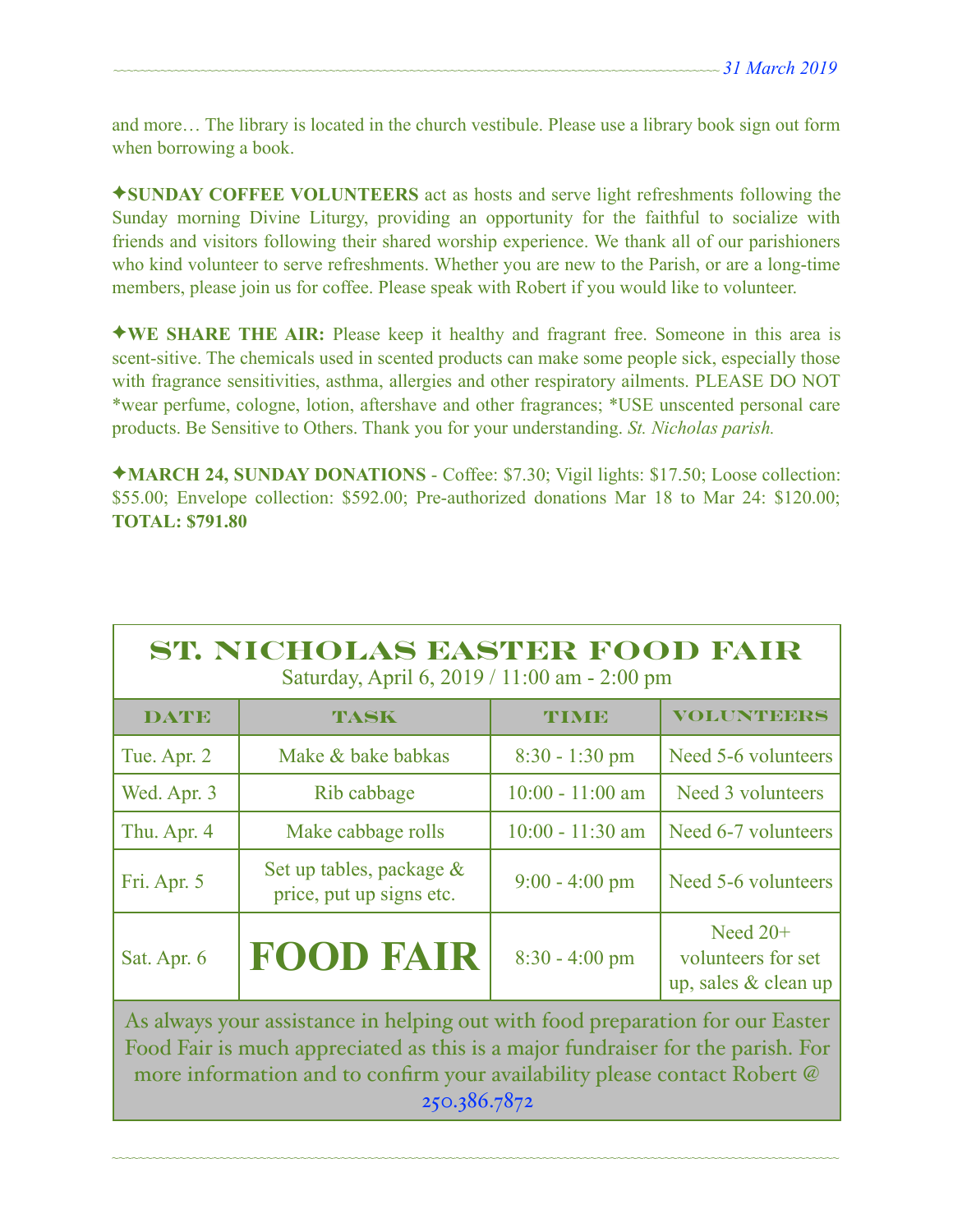# LENTEN COLLECTION



### **Chancery Office Eparchy of New Westminster**

To the Faithful of the Eparchy of New Westminster

10 March 2019

Glory to Jesus Christ!

Dear Sisters and Brothers,

We have now completed our first week of the Great Fast. Our Lenten journey towards the celebration of Easter-Pascha has begun - a blessed time of increased prayer, fasting and works of charity.

There are so many different forms of prayer: petition, praise, intercession, thanksgiving. But Lent is a special time to stand before our Heavenly Father as we are, acutely aware of our own sinfulness and inadequacy, yet mindful of His grace. This prayer of contrition, to judge oneself before the Lord, is, in fact, one of the meanings derived from the Hebrew word for prayer, tefillah. Whether together in community during liturgical prayer or privately in the depths of our heart, let us ask our Lord to heal us and to restore our relationship with Him.

Through the practice of Lenten Fasting we can curb and take charge of the desires of the flesh. We know that food is a gift and that is why we say a prayer of blessing before meals. But hunger is a gift as well, especially when we willfully deny ourselves nourishment or some pleasure. I remember when I was a young boy; my Mom would endlessly warn me not to eat candy or chocolate before supper because I would ruin my appetite. Sadly, more often than not, I did not heed her good advice, and would sneak a chocolate or a candy and then just as she warned, I didn't feel like eating the wonderful meal that she had prepared for the family. During Lent our physical hunger is a sign of spiritual hunger. Our empty stomach is an image of us emptying our hearts of self-centeredness, so that we can be filled by God. When we fast or abstain from certain foods, when we deny ourselves certain activities, we are not only preparing our bodily appetites for the Easter feast, but we are also preparing our spirit for the celebration of life everlasting, which He has already prepared for us.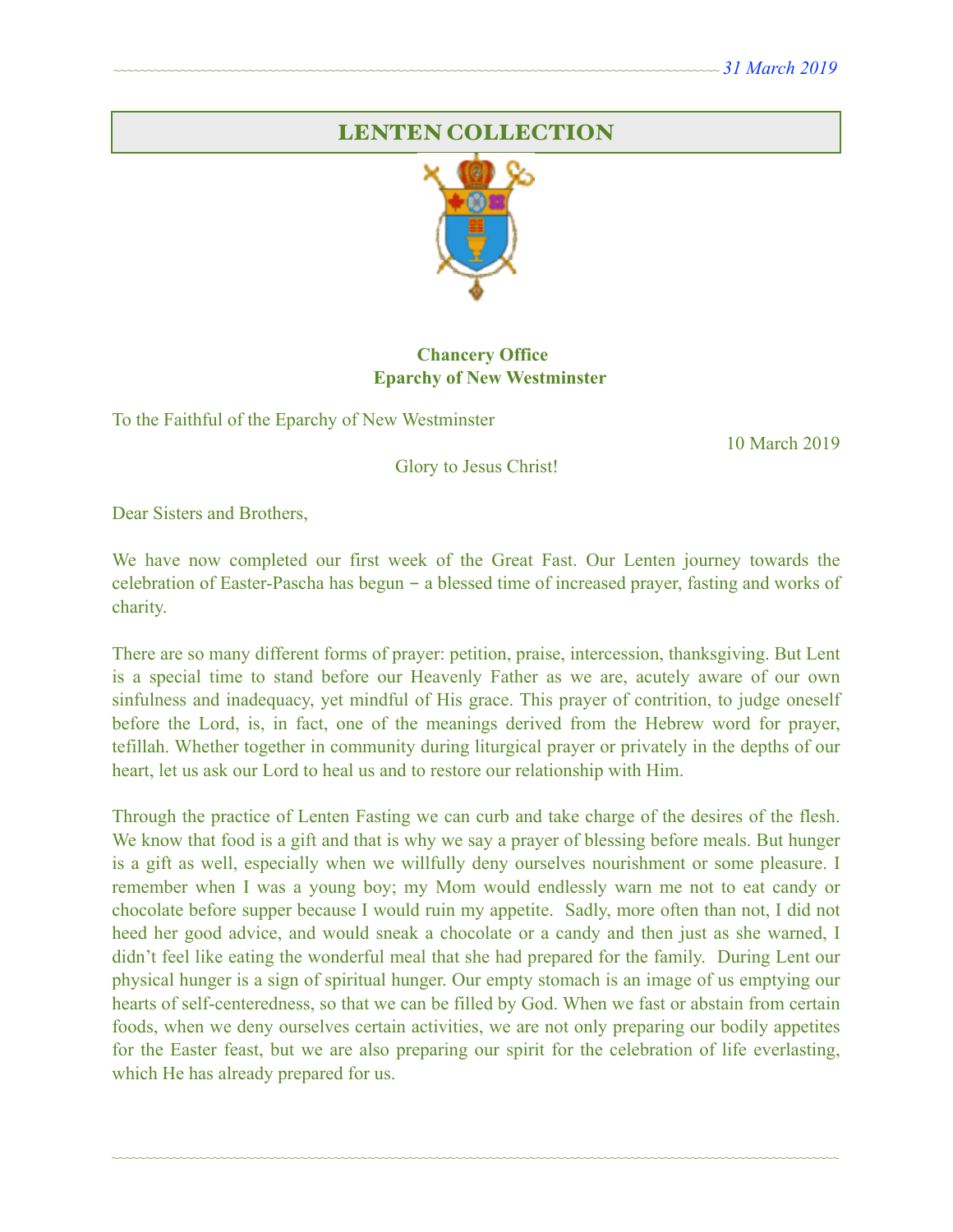The third element of our Lenten spiritual journey consists in almsgiving or performing acts of charity, the sharing of our time, talents or treasure with those in need wherever they may be--in our own family, our community and neighborhood, or in distant lands. Almsgiving helps us move beyond ourselves and focus on those who are less fortunate, our sisters and brothers in need. Jesus told us that whatever we do to the least among us, we do it unto Him.

I want to encourage you, Dear Sisters and Brothers, to take advantage of this special time of prayer, of fasting, of almsgiving, and invite us all, as members of the Eparchy of New Westminster, to common action. Each year during the Great Fast I have encouraged all to come together as one Eparchial family and support a particular cause. In past years we have supported Caritas Ukraine, the Ukrainian Catholic University in Lviv, etc. This year I would like to ask you to make a donation to CATHOLIC MISSIONS IN CANADA. Founded in 1908, Catholic Missions in Canada, at the time called "The Catholic Church Extension Society of Canada," has come to the aid of isolated missions across our country where a lack of resources makes it impossible to maintain a Catholic presence without outside financial help. In fact, Catholic Missions in Canada came to the financial aid of the first Ukrainian Catholic Bishop in Canada, Blessed Nykyta Budka, who arrived in Canada in 1912. Since that time our Ukrainian Catholic Church has benefited greatly from its financial support. Catholic Missions in Canada has been and continues to be one of our greatest benefactors. Without their help our Eparchy would have a very difficult time providing pastoral ministry to our faithful in British Columbia. Many of our parishes struggle to meet their financial obligations, perhaps to cover costs of property insurance or other running costs, Missions In Canada helps us make up these shortfalls. We receive funding from Catholic Missions in Canada for our annual Eparchial summer Camp, Camp Saint Volodymyr. They have supported the education and formation of some of our Eparchial Clergy. In fact, I am personally indebted to Catholic Missions in Canada. They supported my formation to the priesthood when I was a seminarian!

If I have succeeded in convincing you to make a generous donation this Lent to Catholic Missions in Canada, you can use the special envelopes that will be provided to you. For donations of \$20.00 or more you will also receive a charitable donation receipt. Our Eparchial collection will take place on Sunday 31 March. However, if you are not able to be in church that Sunday, you can use the envelope earlier or even later. All funds collected in the parishes will be forwarded to the Eparchial Chancery Offices and then sent to Catholic Missions in Canada as our Eparchial donation. We will report back to you, so that you can know how much we've collected this year.

Together as an Eparchial Family, let us make this Great Fast a special journey of prayer, fasting and generosity, ever mindful of the blessings of Pascha that await us!

~~~~~~~~~~~~~~~~~~~~~~~~~~~~~~~~~~~~~~~~~~~~~~~~~~~~~~~~~~~~~~~~~~~~~~~~~~~~~~~~~~~~~~~~~~~~~~~~~~~~~~~~~~~~

With prayerful best wishes, I remain,

Sincerely yours in the Lord,

 $+$ Ken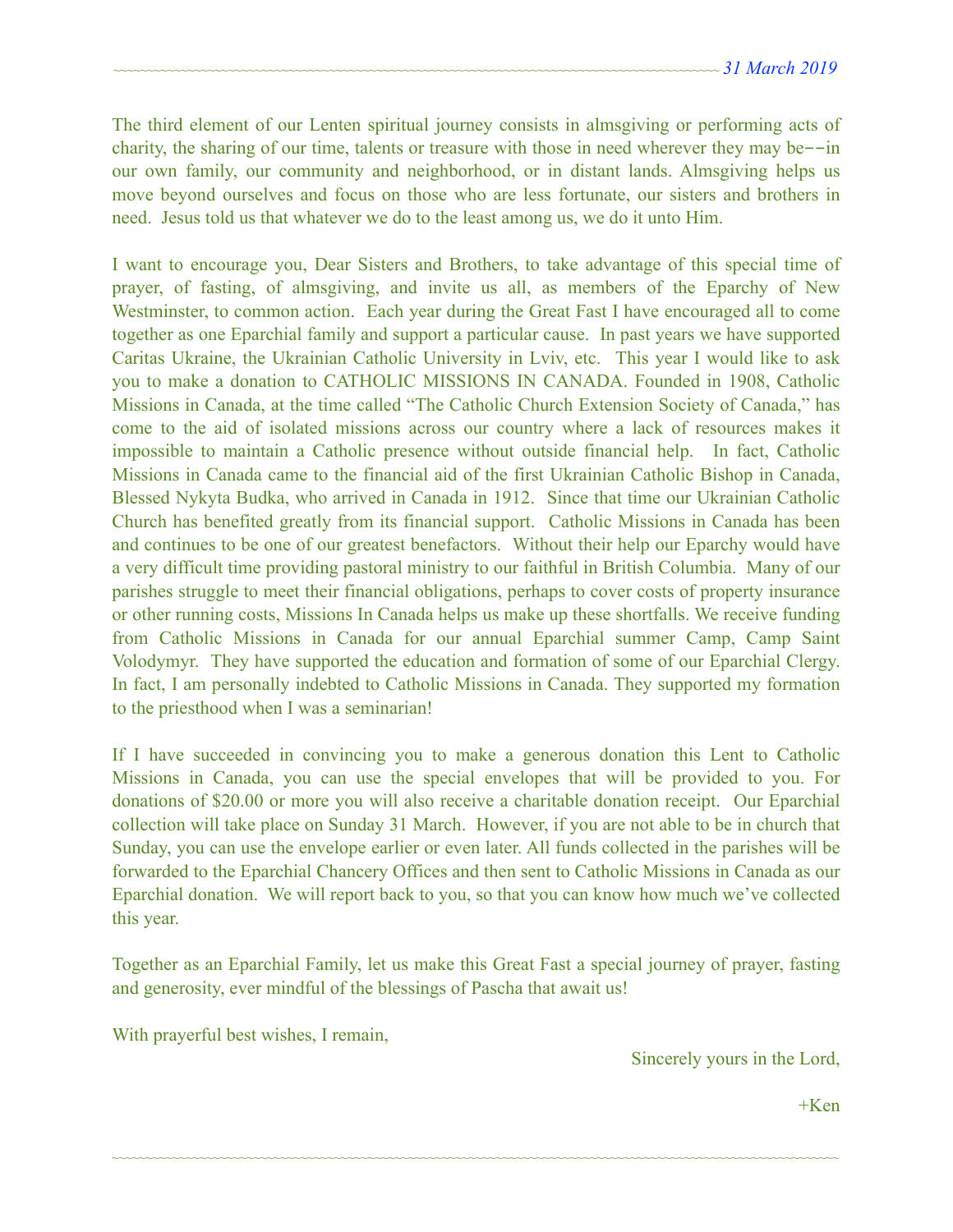## DIVINE LITURGY OF THE PRE-SANCTIFIED GIFTS

 The Divine Liturgy being the banquet of Christ is a festive, joyous, and triumphant celebration. The ancient discipline of the Byzantine Rite did not permit such celebration during the season of Great Fast *(Lent)*, this being the time of penance and mourning for sin.

The Church, knowing that Christ is our greatest strength and support during our earthly pilgrimage, allows us to celebrate a communion service on certain days of the Great Fast. This service, called the Liturgy of the Pre-Sanctified Gifts is not a true Divine Liturgy because it contains no consecration of bread and wine into Body and Blood of Christ. The Holy Communion that we receive at a Liturgy of Pre-Sanctified Gifts is the specie of consecrated bread only. Unconsecrated wine is added for reasons of taste and facility in swallowing the Holy **Communion** 

This special service, a combination of Vespers and communion ritual, is traditionally celebrated on Wednesdays and Fridays of the six weeks of Great Fast, and on Monday, Tuesday, and Wednesday of Holy Week. Its authorship is sometimes attributed to St Gregory Dialogos who prior t becoming Pope of Rome *(St Gregory the Great)* served in Constantinople as a papal envoy. It is more probable that St Gregory merely recorded this ancient Liturgy from oral tradition and on his return to Rome introduced it to the Western Church.

#### **On the prostrations:**

 As you will notice, there are several times during the Service when we are making the prostrations. If you are not able to make a prostration we encourage you to make a bow at the time when the prostrations are being made. Please, do not feel uncomfortable if you either physically can not or do not want to do this.

How to make prostrations: Prostrations are less awkward and less physically taxing if made in the following manner. Keeping the feet together, bend slightly and fall "lightly" to the floor, onto the hands, positioning them at a comfortable distance in front of the knees *(which touch the ground only after the hands)* to allow one to spring back up to a standing position, after lightly touching the head to the floor. It takes very little practice to master this technique, which requires surprisingly little physical stamina. On those days when prostrations are not to be made, they are replaced by bows at the waist (also known as *metanoias*) at the appropriate times.

How to make a bow at the waist: After making a sign of the Cross, the knees are kept straight while the upper body bends from the waist, and the right hand is extended toward the ground as far as possible.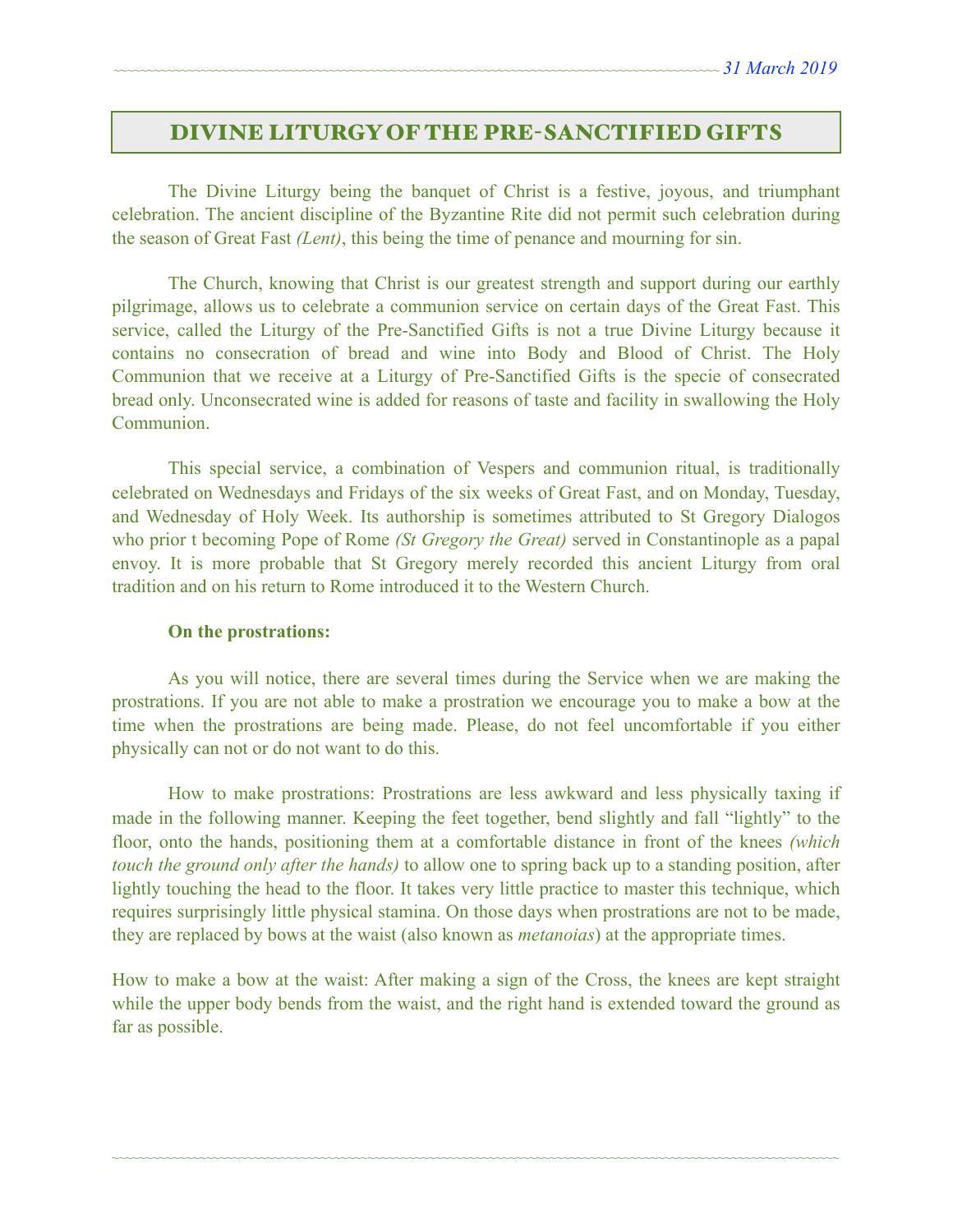At other times a simple bow of the head is called for, as, for example, when the priest blesses or when the chalice is brought out. We also make a simple bow with the sign of the Cross whenever we cross in front of the Royal Doors.

#### **Prayer of St Ephrem the Syrian:**

 It is the main prayer accompanied with three prostrations that we have in the Liturgy of Pre-Sanctified Gifts.

**O Lord, and Master of my life, keep from me the spirit of indifference and discouragement, lust of power, and idle chatter. / Господи і Владико життя мого! Духа лінивства, недбайливості, властолюб'я і пустомовства віджени від мене.** *(Prostration)* 

**Instead, grant to me, Your servant, the spirit of wholeness of being, humble- mindedness, patience, and love. / Духа чистоти, покори, терпеливості й любові даруй мені, слузі твоєму.** *(Prostration)* 

**O Lord and King, grant me the grace to be aware of my sins and not to judge my brothers and sisters, for You are blessed, now and forever and ever. Amen. / Так, Господи, Царю! Дай мені бачити гріхи мої і не осуджувати брата мого, бо ти благословенний на віки вічні. Амінь.** *(Prostration)* 

This beautiful prayer presents all the negative and positive elements of repentance and is a "check list" for our Lenten efforts. Its aim is to free us from some fundamental spiritual diseases which control our life and make it impossible for us even to turn our lives in God's direction.

**INDIFFERENCE** is the basic problem. It is a disease that renders us lazy and which convinces us that no changes is possible. It is the root of all sin because "it poisons the spiritual energy at its source."

**DISCOURAGEMENT** is the result of indifference. It is a despondency that makes is impossible for man to see anything good or positive. It reduces everything to negativism and pessimism.

**LUST OF POWER** The previous vices of sloth and faint-heartedness cause our lives to be motivated with a lust of power. When life is seen as of no value but meaningless and empty we are forced "to seek compensation in a radically wrong attitude towards other persons." If my life is not directed to God and his will, then it becomes selfish and looks for self-satisfaction, self-gratification. "If God is not the Lord and Master of my life, then I become my own Lord and master - the absolute centre of my own world." I then live to fulfill my needs, my desires, and my ideas. This lust of power is seen as "a fundamental depravity in my relationship to other